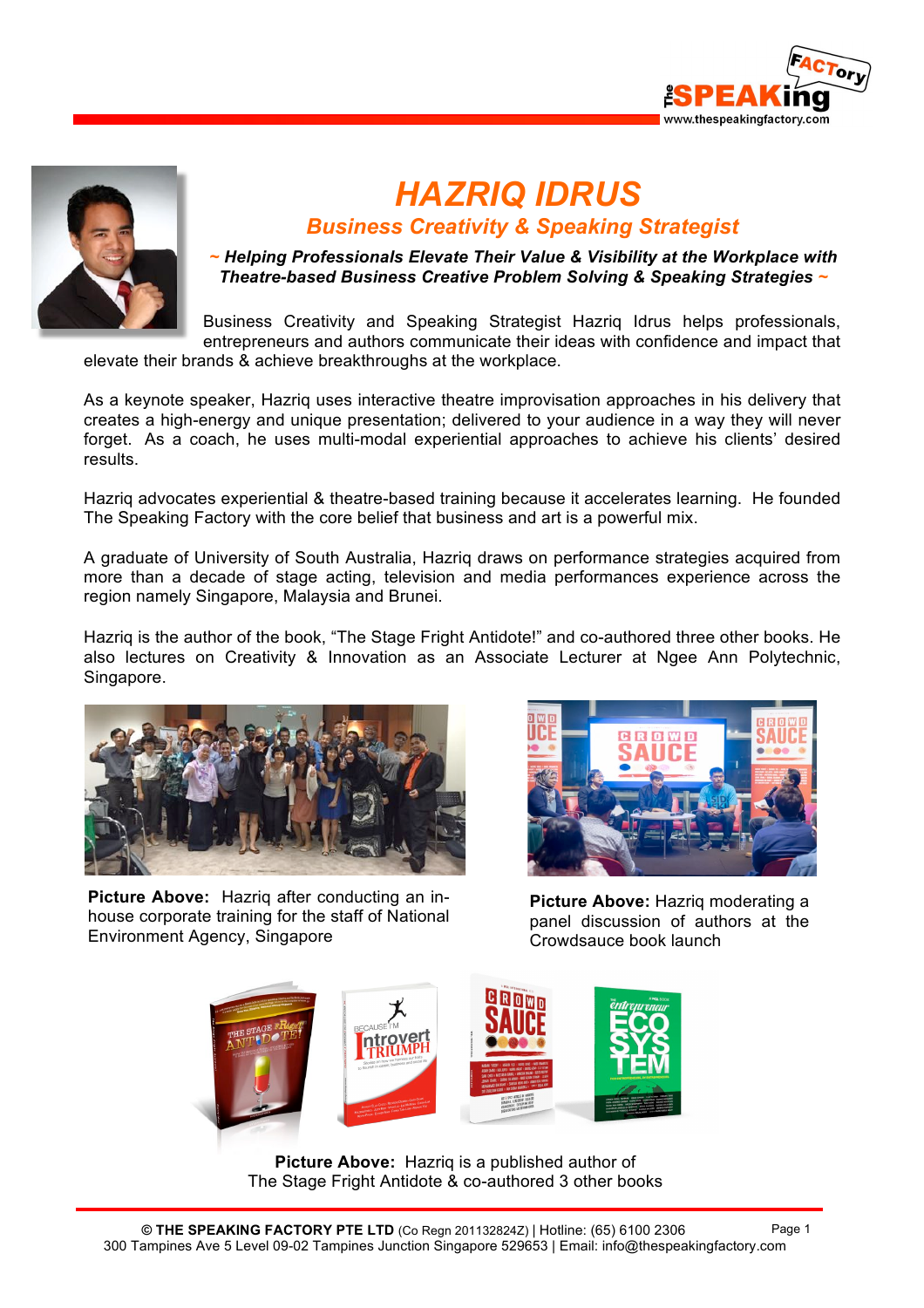

## *Qualifications, Professional Accreditations & Memberships:*

BA Communications and Media Management, University of South Australia Diploma in Business (Corporate Communications & Human Resource), Temasek Polytechnic Advanced Certificate in Training and Assessment (ACTA) certification, WDA Certified Behavioural Consultant, Institute of Motivational Living, USA Certified DISC Profiling Consultant Certificate of Educational Studies (Public Speaking), College of Teachers, UK Certified Service Provider (CSP), Workforce Devt Agency

Member of the Association of Professional Trainers (Singapore)

### *Testimonials*

"I was thrilled that after the coaching sessions, not only did my presentation styles were brought up a notch, but I also won the Top Prize in that annual competition!

What I appreciated most from Hazriq was his professionalism and his acumen in the presentation and public speaking field. He's a no-nonsense coach with a high threshold of patience (with my antics!) yet firm in his delivery to meet, and exceeded, the desired outcome."

#### **Suhail Abdul Hamid Founder, Communications Training Centre**

"Hazriq is a wonderful trainer! Full of vibes and energy and never holding back in sharing creativity and ideas with his students."

#### **Andy Yam Sales & Marketing Manager, GIG Education Centre Pte Ltd**

"...And so the time came and I found myself delivering my simple message in a calm and natural way. I grabbed that mic and I started talking! I thought I was going to get very nervous, but I didn't!.... And for that, I have to Thank You Hazriq. I have no doubt that when the time comes, I'll be seeking your assistance again."

#### **Maitte Cruz, Counsellor, Hwa Chong School**

"I found Hazriq's techniques on improving my presentation skills extremely valuable. I was able to take a whole new approach to a keynote lecture I was asked to give at a conference. Even though I had presented many times before and thought that I was a skilled presenter, Hazriq was able to introduce me to more creative ways to present. "

#### **Dr. Jafri Kuthubutheen Surgeon, Toronto, Canada**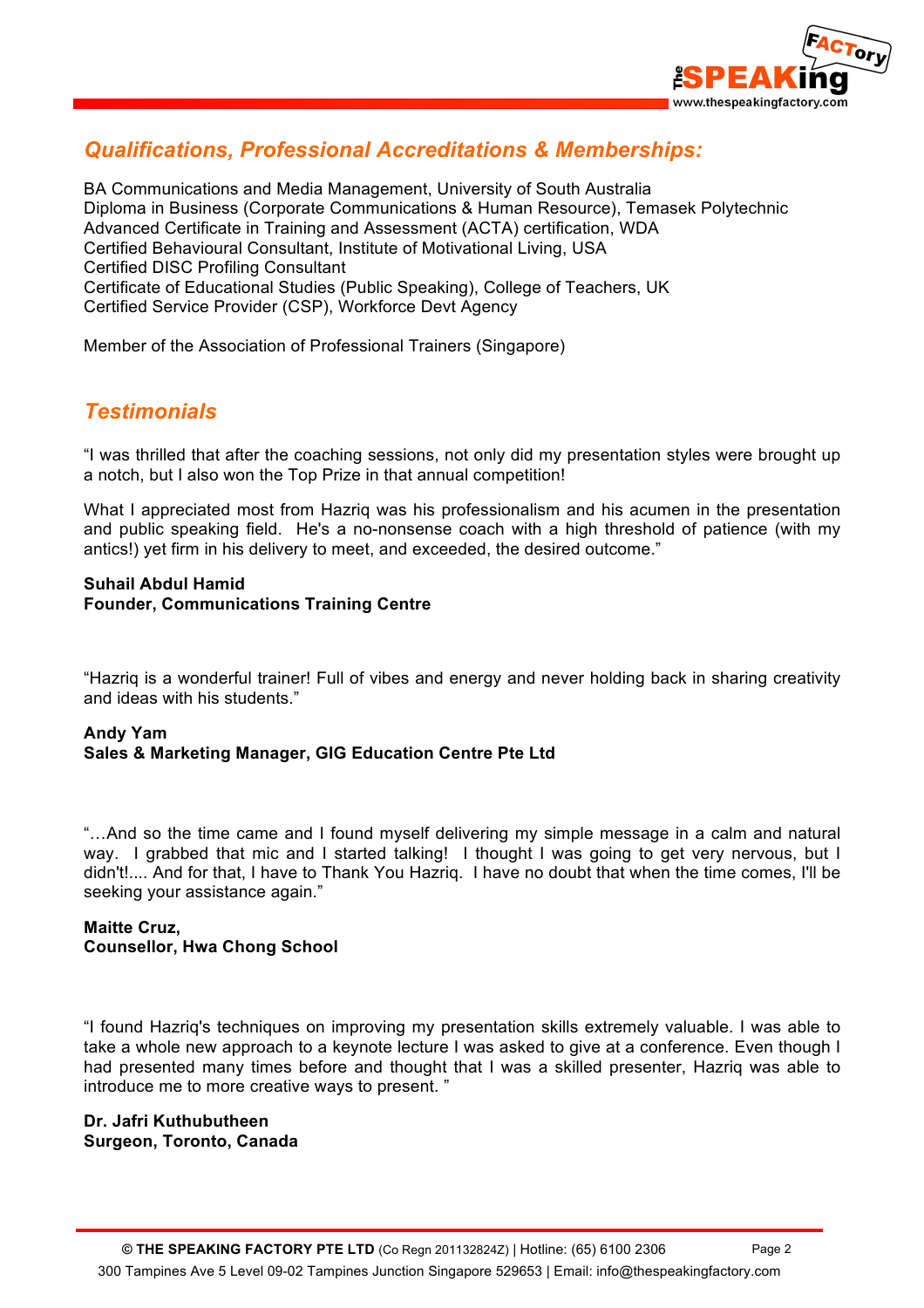

# *Hazriq's Curriculum Vitae for 2011-2017*

| Programme Date/<br>duration           | <b>Training Programme</b>    | Organisation                       | Level and no of<br>participants |
|---------------------------------------|------------------------------|------------------------------------|---------------------------------|
| 13 Mar 2017/                          | <b>IDEAz Ignite workshop</b> | <b>Health Sciences Authority</b>   | Corporate Training /            |
| Full Day                              |                              | (HSA)                              | 23                              |
| 7 Mar 2017/                           | <b>IDEAz Ignite workshop</b> | <b>Health Sciences Authority</b>   | Corporate Training /            |
| Full Day                              |                              | (HSA)                              | 25                              |
| 6 & 20 Mar 2017/                      | Mini Workshop: The Stage     | Woodgrove Sec Sch                  | Youths Training /               |
| Half-Day                              | Fright Antidote!             |                                    | 25                              |
| 2 Mar 2017/                           | <b>IDEAz Ignite workshop</b> | Agri-Veterinary Authority          | Corporate Training /            |
| Full Day                              |                              | (AVA)                              | 23                              |
| 28 Feb & 1 Mar                        | Mini Workshop: The Stage     | <b>Bukit Panjang Govt High Sec</b> | Youths Training /               |
| 2017/ Half-Day                        | <b>Fright Antidote!</b>      | Sch                                | 25                              |
| 27 Feb 2017/                          | <b>IDEAz Ignite workshop</b> | <b>Health Sciences Authority</b>   | Corporate Training /            |
| Full Day                              |                              | (HSA)                              | 26                              |
| 20 Feb 2017/                          | <b>IDEAz Ignite workshop</b> | <b>Health Sciences Authority</b>   | Corporate Training /            |
| Full Day                              |                              | (HSA)                              | 26                              |
| 16 Feb 2017/                          | <b>IDEAz Ignite workshop</b> | Agri-Veterinary Authority          | Corporate Training /            |
| Full Day                              |                              | (AVA)                              | 20                              |
| 13 Feb 2017/ Full                     | <b>IDEAz Ignite workshop</b> | <b>Health Sciences Authority</b>   | Corporate Training /            |
| Day                                   |                              | (HSA)                              | 26                              |
| Jan & Feb 2017/                       | Mini Workshop: The Stage     | Anderson Sec Sch                   | Youths Training /               |
| Half-Day                              | Fright Antidote!             |                                    | 30                              |
| 19 Jan 2017/ Full<br>Day              | <b>IDEAz Ignite workshop</b> | Civil Service College              | Corporate Training /<br>16      |
| 12 Jan 2017/                          | IDEAz Ignite workshop        | <b>Agri-Veterinary Authority</b>   | Corporate Training /            |
| Full Day                              |                              | (AVA)                              | 13                              |
| 1 Dec 2016/                           | <b>IDEAz Ignite workshop</b> | Agri-Veterinary Authority          | Corporate Training /            |
| Full Day                              |                              | (AVA)                              | 25                              |
| 12 Nov 2016/                          | Mini Workshop: The Stage     | Toastmasters Intl (at Villa        | Corporate Training /            |
| Half Day                              | <b>Fright Antidote!</b>      | Hotel, JB Malaysia)                | 30                              |
| 9 Nov 2016/                           | <b>IDEAz Ignite workshop</b> | <b>Agri-Veterinary Authority</b>   | Corporate Training /            |
| Full Day                              |                              | (AVA)                              | 17                              |
| 13 Oct 2016/                          | Mini Workshop: The Stage     | <b>ITE East</b>                    | Youths Training /               |
| Half Day                              | Fright Antidote!             |                                    | 15                              |
| Weekly; Semester<br>Oct 16 - Feb 2017 | <b>Creativity Programme</b>  | Ngee Ann Polytechnic               | Youths Students/<br>100         |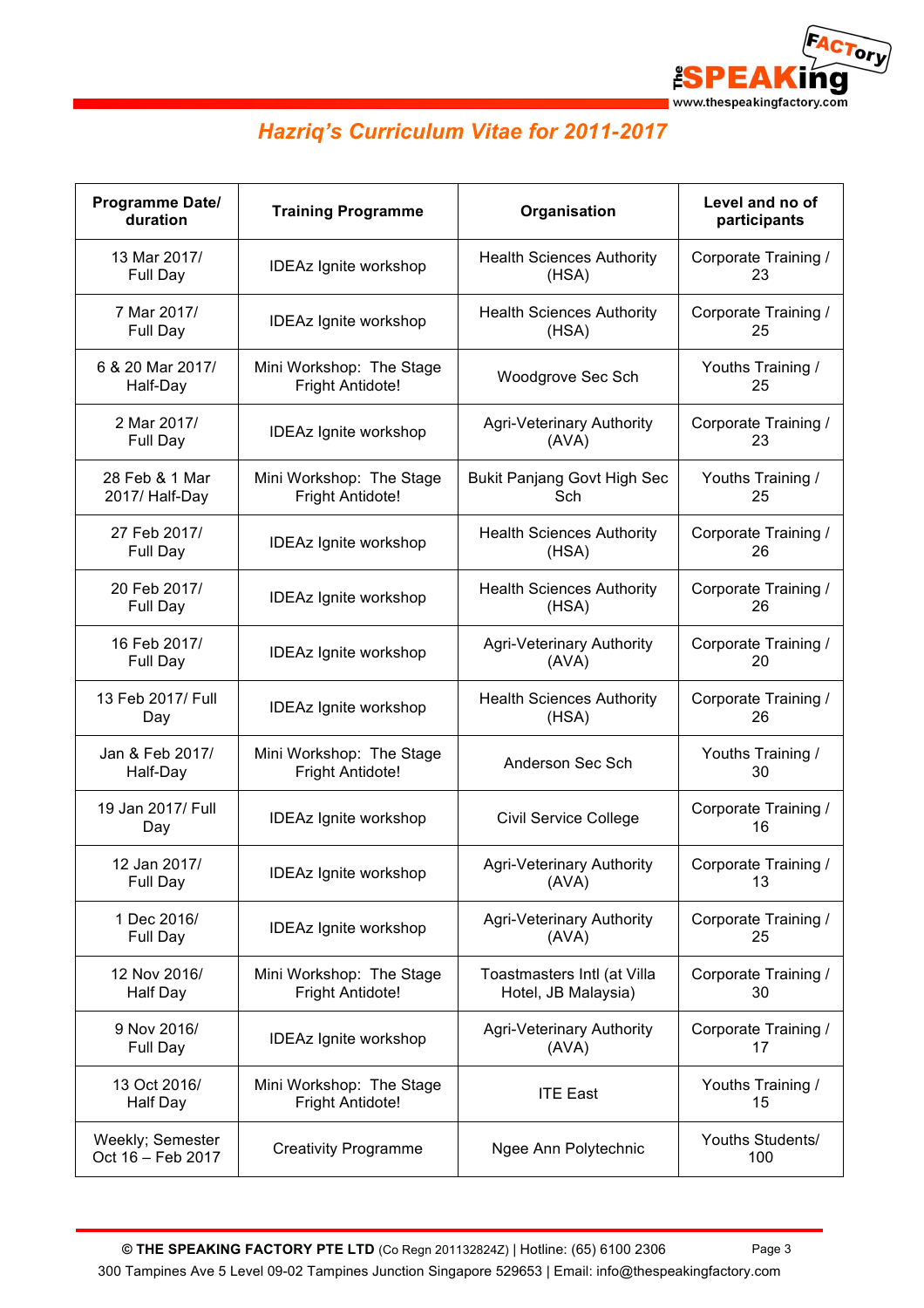ACTory **ESPE** Δ ng www.thespeakingfactory.com

| 22 Sep 2016/                             | <b>IDEAz Ignite workshop</b>                                                   | Agri-Veterinary Authority        | Corporate Training /        |
|------------------------------------------|--------------------------------------------------------------------------------|----------------------------------|-----------------------------|
| Full Day                                 |                                                                                | (AVA)                            | 25                          |
| 8 Sep 2016/                              | The Stage Fright Antidote!                                                     | Masjid Darulmakmur               | Corporate Training /        |
| Full Day                                 | workshop                                                                       |                                  | 25                          |
| 25 Aug 2016/<br>Full Day                 | <b>IDEAz Ignite workshop</b>                                                   | <b>Civil Service College</b>     | Corporate Training /<br>25  |
| 8 Aug 2016/                              | Talk: How to Boost Your                                                        | <b>AXA Organisation</b>          | Corporate Training /        |
| Half Day                                 | Likeability!                                                                   |                                  | 30                          |
| 21 July 2016/                            | <b>IDEAz Ignite workshop</b>                                                   | <b>Agri-Veterinary Authority</b> | Corporate Training /        |
| Full Day                                 |                                                                                | (AVA)                            | 22                          |
| 22 June 2016/                            | <b>IDEAz Ignite workshop</b>                                                   | Agri-Veterinary Authority        | Corporate Training /        |
| Full Day                                 |                                                                                | (AVA)                            | 25                          |
| 15 June 2016/                            | Lunch Time Talk: The Stage                                                     | <b>Teva Pharmaceutical</b>       | Corporate Training /        |
| Half Day                                 | <b>Fright Antidote!</b>                                                        |                                  | 15                          |
| 2 June 2016/                             | Lunch Time Talk: The Stage                                                     | Lifelong Learning Institute      | Corporate Training /        |
| Half Day                                 | Fright Antidote!                                                               |                                  | 35                          |
| 7 May 2016/                              | Talk: The Stage Fright                                                         | Masjid Darul Makmur              | Corporate Training /        |
| <b>Half Day</b>                          | Antidote!                                                                      |                                  | 35                          |
| 27 Apr 2016/                             | <b>IDEAz Ignite workshop</b>                                                   | Agri-Veterinary Authority        | Corporate Training /        |
| Full Day                                 |                                                                                | (AVA)                            | 19                          |
| Weekly; Semester<br>Apr 16 - Aug 2016    | <b>Creativity Programme</b>                                                    | Ngee Ann Polytechnic             | Youths Students/<br>100     |
| 4 April 2016/<br>1 <sup>st</sup> session | <b>Boost Your Speaking</b><br>Confidence! Private<br>Coaching                  | Outram Sec School                | <b>Executive Coaching /</b> |
| 19 Mar 2015/ Half<br>Day                 | Talk on Entrepreneurship                                                       | SAFRA at ST Career Fair          | Adults /<br>15              |
| 10 Mar 2016/                             | <b>IDEAz Ignite workshop</b>                                                   | Agri-Veterinary Authority        | Corporate Training /        |
| Full Day                                 |                                                                                | (AVA)                            | 19                          |
| 25 Feb 2016/<br>1 <sup>st</sup> session  | <b>Boost Your Speaking</b><br>Confidence! Private<br>Coaching                  | Checkouts.Sg                     | Executive Coaching /        |
| 17 Feb 2016/                             | <b>IDEAz Ignite workshop</b>                                                   | <b>Agri-Veterinary Authority</b> | Corporate Training /        |
| Full Day                                 |                                                                                | (AVA)                            | 19                          |
| 30 Jan 2016/<br>Half Day                 | How to Connect &<br>Communicate with the<br>opposite gender with<br>confidence | FaithHub                         | Community Training /<br>70  |
| 28 Jan 2016/                             | <b>IDEAz Ignite workshop</b>                                                   | Agri-Veterinary Authority        | Corporate Training /        |
| Full Day                                 |                                                                                | (AVA)                            | 19                          |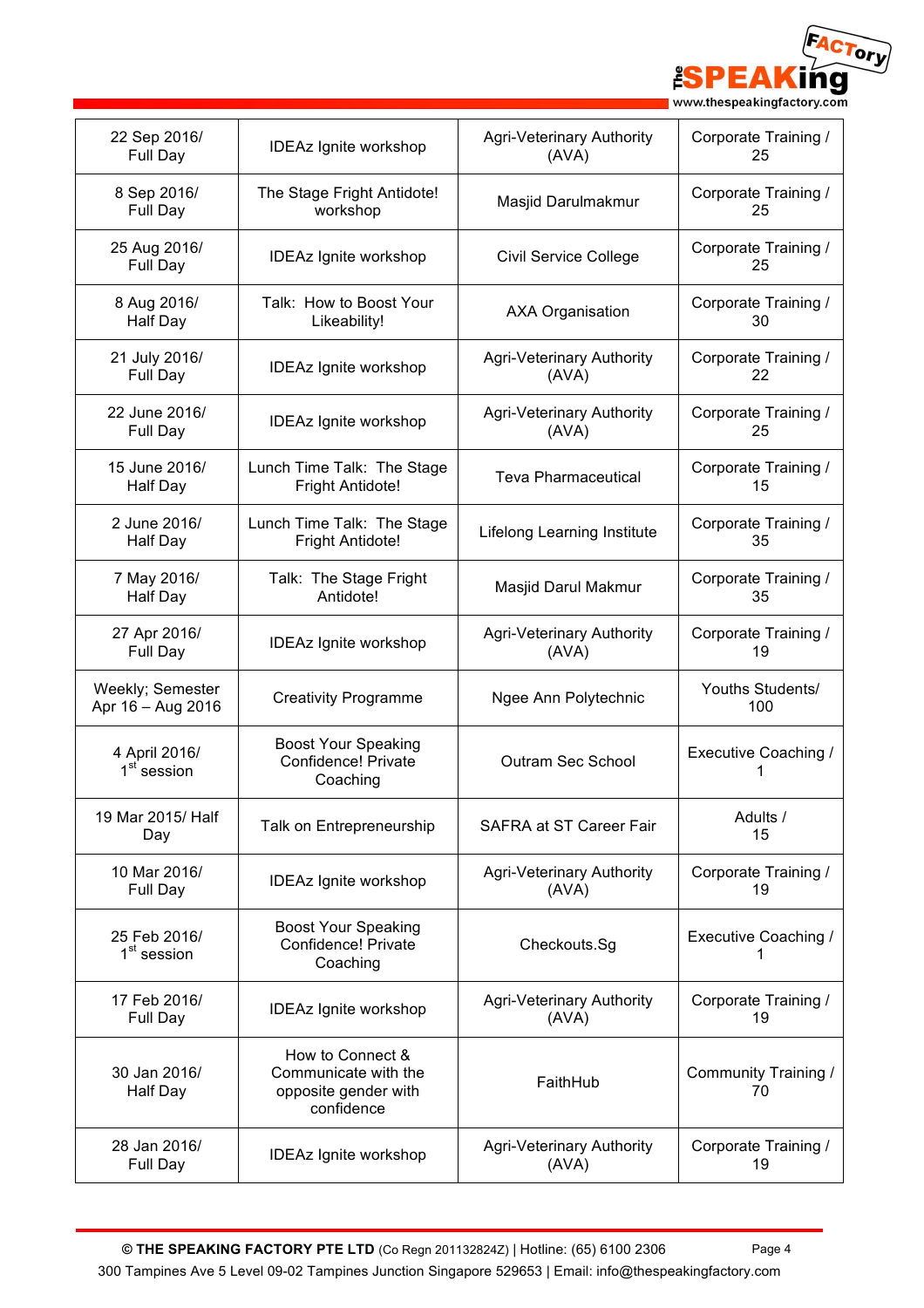

| 22 Jan 2016/<br>1 session             | <b>Boost Your Speaking</b><br>Confidence! Private<br>Coaching | Majlis Ugama Islam<br>Singapura (MUIS)         | Executive Coaching /        |
|---------------------------------------|---------------------------------------------------------------|------------------------------------------------|-----------------------------|
| 14 Jan 2016/<br>1 session             | <b>Boost Your Speaking</b><br>Confidence! Private<br>Coaching | <b>ERA Real Estate</b>                         | <b>Executive Coaching /</b> |
| Jan-Feb 2016/<br><b>Half Day</b>      | <b>IDEAz Ignite workshop</b>                                  | Anderson Secondary School                      | Youths Training /<br>15     |
| 26 Nov 2015/<br>Full Day              | <b>IDEAz Ignite workshop</b>                                  | Agri-Veterinary Authority<br>(AVA)             | Corporate Training /<br>22  |
| 13 Nov 2015/ Half<br>Day              | Talk: Boost Your Creativity<br>Thru Play!                     | ExxonMobil                                     | Corporate Training /<br>30  |
| 12 Nov 2015/<br>Full Day              | <b>IDEAz Ignite workshop</b>                                  | <b>Civil Service College</b>                   | Corporate Training /<br>23  |
| 29 Oct 2015/<br><b>Half Day</b>       | Talk: Supercharge Your<br><b>Speaking Confidence</b>          | Library at Lifelong Institute                  | Corporate Training /<br>32  |
| 28 Oct 2015/<br><b>Half Day</b>       | <b>IDEAz Ignite workshop</b>                                  | Agri-Veterinary Authority<br>(AVA)             | Corporate Training /<br>22  |
| 27 Oct 2015/<br>Half Day              | <b>IDEAz Ignite workshop</b>                                  | Attorney Chamber's<br>Chambers                 | Corporate Training /<br>50  |
| Weekly; Semester<br>Oct 15 - Feb 2016 | <b>Creativity Programme</b>                                   | Ngee Ann Polytechnic                           | Youths Students/80          |
| 7 Oct 2015/<br>Half Day               | <b>Corporate Teambuilding</b>                                 | <b>Singapore Prisons Service</b>               | Corporate Training /<br>60  |
| 4 Sep 2015/<br><b>Half Day</b>        | Talk: The Stage Fright<br>Antidote!                           | Starhub                                        | Corporate Training /<br>85  |
| 20 Aug 2015/<br>Full Day              | <b>IDEAz Ignite workshop</b>                                  | <b>Civil Service College</b>                   | Corporate Training /<br>23  |
| 13 Aug 2015/<br>Half Day              | <b>IDEAz Ignite workshop</b>                                  | <b>National Environment</b><br>Agency          | Corporate Training /<br>35  |
| 1 Aug 2015/<br><b>Half Day</b>        | Talk: The Stage Fright<br>Antidote!                           | Jobscentral Career Fair at<br>Marina Bay Sands | Corporate Training /<br>35  |
| 9 July 2015/<br><b>Half Day</b>       | <b>IDEAz Ignite workshop</b>                                  | Ministry of Finance                            | Corporate Training /<br>72  |
| 26 June 2015/<br>Full Day             | <b>IDEAz Ignite workshop</b>                                  | Sport Singapore                                | Youths Training /<br>72     |
| 28 May 2015/<br><b>Half Day</b>       | Youths teambonding                                            | <b>CHIJ Katong Convent</b>                     | Youths Training /<br>14     |
| 23 May 2015/<br>Conference            | The Stage Fright Antidote!                                    | <b>Toastmasters International</b>              | Corporate Training/         |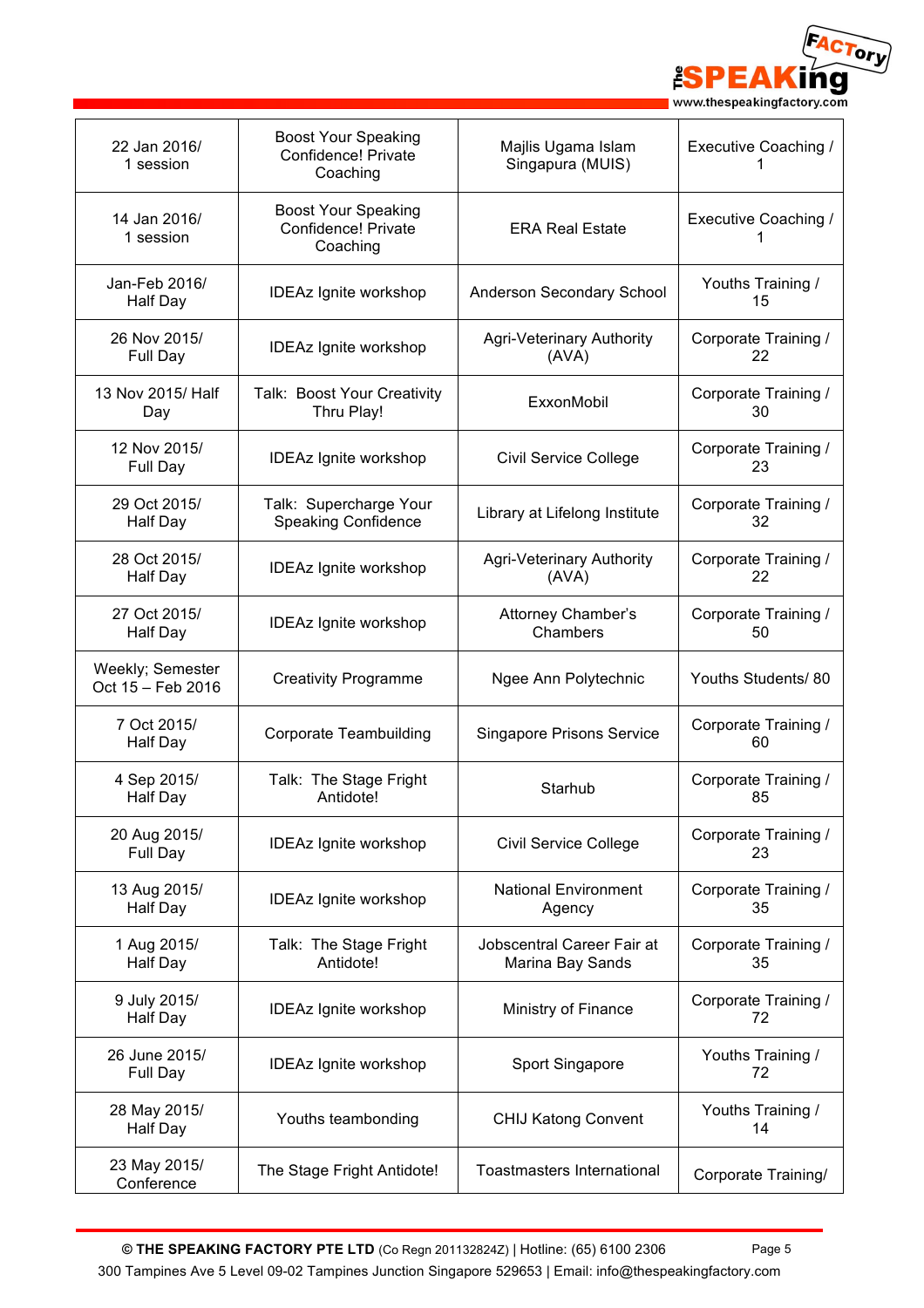

| <b>BreakOut Session</b>                |                                                               |                                                       | 10                         |
|----------------------------------------|---------------------------------------------------------------|-------------------------------------------------------|----------------------------|
| 13 May 2015/<br>Lunchtime Talk         | Talk: Look Good, Speak with<br>Confidence                     | <b>DSM Engineering</b>                                | Corporate Training/<br>20  |
| Weekly; Semester<br>Apr 15 - Aug 2015  | <b>Creativity Programme</b>                                   | Ngee Ann Polytechnic                                  | Youths Students/80         |
| 16 April 2015/<br>1 Day                | IDEAz Ignite - workshop                                       | <b>Agri-Veterinary Authority</b><br>(AVA)             | Corporate Training/<br>25  |
| 13 March 2015/<br>Half Day             | <b>Corporate Teambuilding</b>                                 | A-Star                                                | Corporate Training /<br>60 |
| 11 Mar 2015/<br>5- sessions            | <b>Boost Your Speaking</b><br>Confidence! Private<br>Coaching | IAM Advisory Group Pte Ltd                            | Executive Coaching /       |
| 6 Feb 2015/<br>Half Day                | Interactive Teaching and<br><b>Training Approaches</b>        | <b>Clementi Town Sec School</b>                       | Staff Training/ 5          |
| 26 Feb 2015/<br>Lunchtime Talk         | Talk: Boost Your Creativity<br>thru' Play!                    | <b>AU Optronics</b>                                   | Corporate Training/<br>45  |
| 25 Feb 2015/<br>Lunchtime Talk         | Talk: The Stage Fright<br>Antidote!                           | Singapore Turf Club                                   | Corporate Training/<br>30  |
| 27 Jan & 3 Feb 2015<br>1 Day           | Ignite The Stage -<br>communications workshop                 | <b>Bukit Panjang Government</b><br><b>High School</b> | Youths Participants/<br>25 |
| 6 Jan 2015/<br>Half Day                | Talk on creativity                                            | <b>Shelton College</b>                                | Youth Training/ 80         |
| 13 Nov 2014/<br>1 Day                  | IDEAz Ignite - workshop                                       | <b>Civil Service College</b>                          | Corporate Training/<br>20  |
| 5 Nov 2014/<br><b>Half Day</b>         | IDEAz Ignite - workshop                                       | Civil Aviation Authority of<br>Singapore              | Corporate Training/<br>16  |
| 4 Nov 2014/<br>1<br>Day                | <b>Corporate Teambuilding</b>                                 | Civil Aviation Authority of<br>Singapore              | Corporate Training/<br>100 |
| Weekly; Semester<br>Oct 14 - Feb 2015  | <b>Creativity Programme</b>                                   | Ngee Ann Polytechnic                                  | Youths Students/ 80        |
| 1 Sep 2014/<br>Half Day                | Personality Profiling -<br>workshop                           | Ngee Ann Polytechnic                                  | Youth Training/ 30         |
| 28 Aug 2014/<br>Half Day               | IDEAz Ignite - workshop                                       | Ministry of National<br>Development                   | Corporate Training/<br>13  |
| 21 Aug 2014/<br>1 Day                  | IDEAz Ignite - workshop                                       | <b>Civil Service College</b>                          | Corporate Training/<br>30  |
| 13 June 2014/<br>2- sessions intensive | <b>Boost Your Speaking</b><br>Confidence! Private<br>Coaching | <b>BMW Asia Pte Ltd</b>                               | Executive Coaching /<br>1  |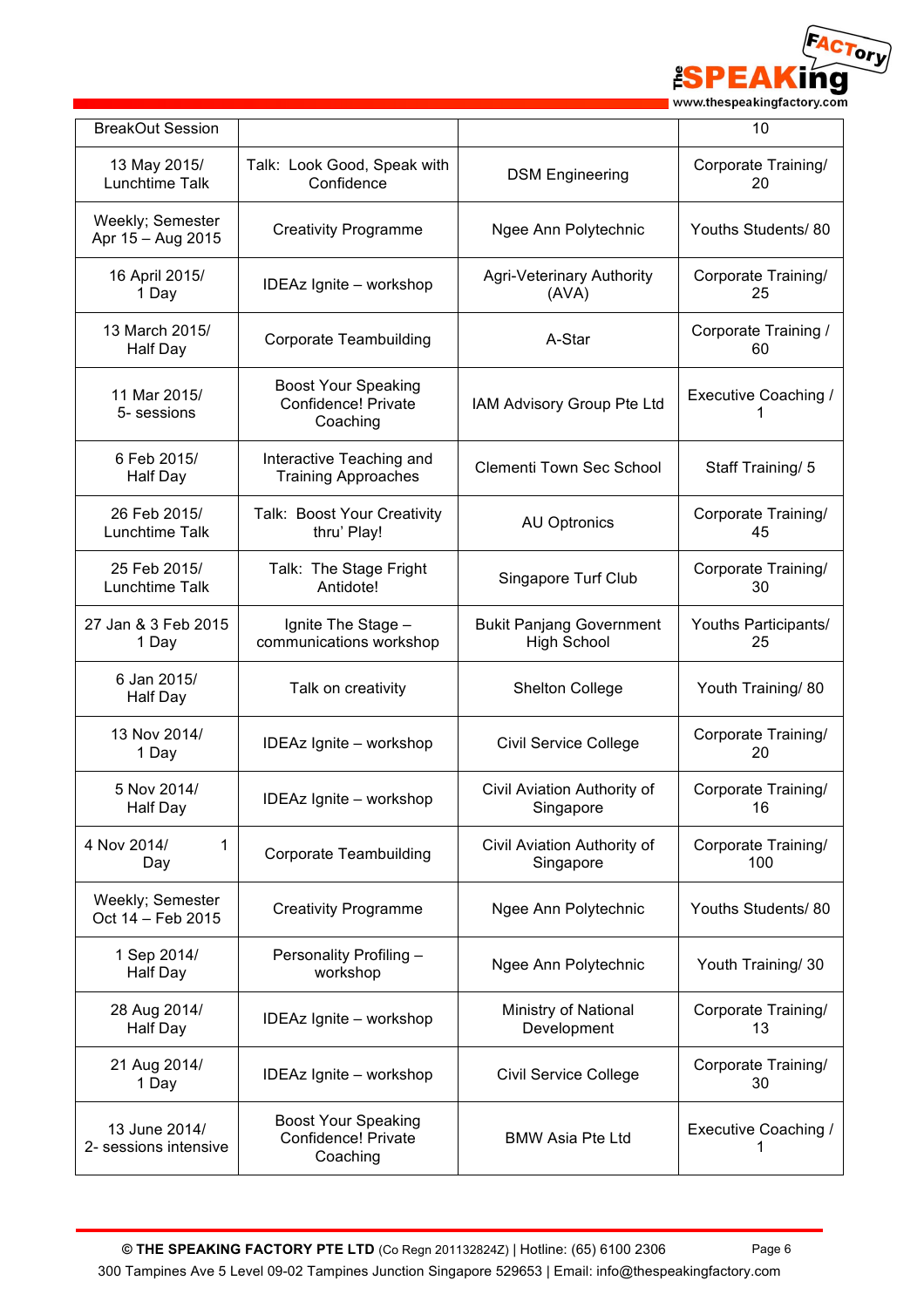

| 9 June 2014/<br>2-month sessions               | <b>Boost Your Speaking</b><br>Confidence! Private<br>Coaching | FTW Manufacturing Pte Ltd                             | Executive Coaching /<br>2        |
|------------------------------------------------|---------------------------------------------------------------|-------------------------------------------------------|----------------------------------|
| 4 June 2014/<br>1 Day                          | Ignite The Stage -<br>communications workshop                 | <b>Bukit Panjang Government</b><br><b>High School</b> | Youths Participants/<br>13       |
| 3 June 2014/<br>1 session                      | <b>Boost Your Speaking</b><br>Confidence! Private<br>Coaching | John Foord Pte Ltd                                    | Executive Coaching /             |
| 29 May 2014/<br>1 Day                          | IDEAz Ignite - workshop                                       | <b>Civil Service College</b>                          | Corporate Training/<br>15        |
| 15 May 2014/<br>1 session                      | <b>Boost Your Speaking</b><br>Confidence! Private<br>Coaching | <b>Prompt Dry Cleaning Mobile</b><br>Services Pte Ltd | Executive Coaching /             |
| 7 May 2014/<br>3-month sessions                | <b>Business Coaching</b>                                      | <b>Beez Kneez</b>                                     | Executive Coaching /             |
| Weekly; Semester<br>Apr 14 - Aug 2014          | <b>Creativity Programme</b>                                   | Ngee Ann Polytechnic                                  | Youths Students/25               |
| 30 Apr 2014/<br>1 session                      | <b>Boost Your Speaking</b><br>Confidence! Private<br>Coaching | Aspire Hub Pte Ltd                                    | <b>Executive Coaching /</b>      |
| 29 Apr 2014/<br>1 session                      | <b>Boost Your Speaking</b><br>Confidence! Private<br>Coaching | Singapore Polytechnic                                 | <b>Executive Coaching /</b>      |
| 29 Apr 2014/<br>1 session                      | <b>Boost Your Speaking</b><br>Confidence! Private<br>Coaching | Orange Fill                                           | <b>Executive Coaching /</b><br>1 |
| 24 Apr 2014/<br>2-month sessions               | <b>Boost Your Speaking</b><br>Confidence! Private<br>Coaching | Al-Barakah Pte Ltd                                    | <b>Executive Coaching /</b><br>1 |
| 21-22 Apr 2014/<br>2 Days<br>(in KL, Malaysia) | Ignite The Stage -<br>communications workshop                 | Petronas Sdn Bhd, Malaysia<br>Petromina, Indonesia    | Corporate Training/<br>5         |
| 20 Mar 2014/ 1 Day                             | Ignite The Stage -<br>communications workshop                 | Ministry of Social and Family<br>Development          | Corporate Training/<br>15        |
| 15 Feb 2014/ Half<br>Day                       | Talk - Persuasive Speaking                                    | Singapore Management<br>University                    | Adult participants/<br>60        |
| 14 Jan 2014/<br>1 session                      | <b>Boost Your Speaking</b><br>Confidence! Private<br>Coaching | Munster Bootcamp                                      | Executive Coaching /             |
| 19 Dec 2013/<br>$\mathbf{1}$<br>Day            | Ignite The Stage -<br>communications workshop                 | Ministry of Social and Family<br>Development          | Youths participants/<br>15       |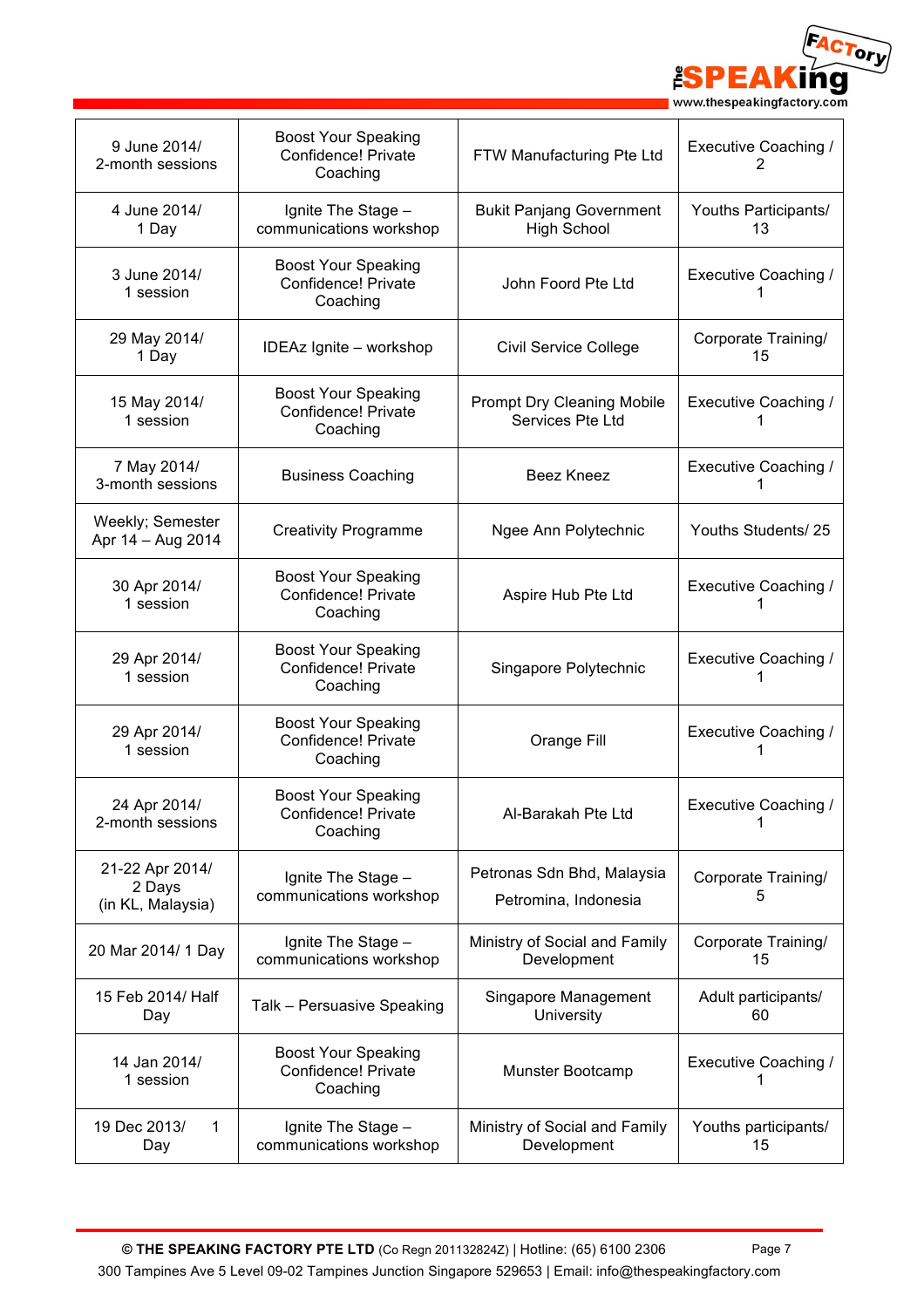ACTory **ESPE** Δ ng www.thespeakingfactory.com

| 5 Dec 2013/<br>1<br>Day                                        | IDEAz Ignite - workshop                                                                           | <b>Civil Service College</b>                             | Corporate Training/<br>24  |
|----------------------------------------------------------------|---------------------------------------------------------------------------------------------------|----------------------------------------------------------|----------------------------|
| 16 Oct 2013/ Half<br>Day                                       | Intro to Public Speaking<br>workshop                                                              | National Institute of<br>Education                       | Corporate Training/<br>20  |
| Weekly; Semester<br>Oct 13 - Feb 2014                          | <b>Creativity Programme</b>                                                                       | Ngee Ann Polytechnic                                     | Youths Students/70         |
| 19 Sep 2013/<br>1 Day                                          | IDEAz Ignite - workshop                                                                           | Civil Service College                                    | Corporate Training/<br>23  |
| 11 Sep 2013/ 1 Day                                             | Ignite The Stage -<br>communications workshop                                                     | Ministry of Social and Family<br>Development             | Youths participants/<br>20 |
| 5 July 2013/<br>1<br>hour                                      | Keynote Speech: Creativity<br>in Progress                                                         | <b>Subordinate Courts</b>                                | Corporate Training/<br>200 |
| 5 July 2013/<br>3<br>hours                                     | IDEAz Ignite - workshop                                                                           | <b>Subordinate Courts</b>                                | Corporate Training/<br>35  |
| 24 June 2013/<br>20 mins                                       | Engaging the Audience:<br><b>Theatre Style</b>                                                    | Radin Mas Toastmasters                                   | Corporate Training/<br>20  |
| 22 May 2013/<br>1 hours                                        | Creativity in Progress- Talk-<br>show                                                             | <b>Singapore Customs</b>                                 | Corporate Training/<br>20  |
| 25 April 2013/<br>30 mins                                      | Stage-Play: Creative &<br><b>Theatrical Games for</b><br><b>Trainers and Workshops</b><br>Leaders | Association of Professional<br><b>Trainers Singapore</b> | Corporate Training/<br>20  |
| 12- & 19 April 2013/<br>2 Half Days                            | Ignite The Stage - workshop                                                                       | <b>ITE College East</b>                                  | Youths participants/<br>20 |
| 3-4 April 2013/2 Full<br>Days                                  | Ignite The Stage - workshop                                                                       | <b>ITE College East</b>                                  | Youths participants/<br>20 |
| 20-21 Mar 2013/<br>$\overline{2}$<br><b>Full Days</b>          | Ignite The Stage - workshop                                                                       | Ministry of Social and Family<br>Services                | Youths participants/<br>10 |
| 6 Mar 2013/<br>Half-Day                                        | Time to Play - Corporate<br>Teambuilding                                                          | A-Star                                                   | Corporate Training/<br>60  |
| 20 Feb 2013/<br>1 sessions of<br>1-hr talk                     | Ignite The Stage - Talk on<br><b>Public Speaking</b>                                              | <b>ITE College East</b>                                  | ITE students / 250         |
| 28 & 29 Nov 2012/<br>$1.5$ days                                | Time to Play/ Ignite The<br>Stage - workshop                                                      | <b>MERCU Learning Point</b>                              | Sec 1s and 2s/ 30          |
| 9 Nov 2012/<br>$\mathbf{1}$<br>$1 -$<br>sessions of<br>hr talk | Ignite The Stage - Talk on<br><b>Public Speaking</b>                                              | <b>ITE College West</b>                                  | ITE students / 200         |
| 8 Nov 2012/<br>1<br>sessions of<br>$1 -$                       | Ignite The Stage - Talk on<br><b>Public Speaking</b>                                              | <b>ITE College West</b>                                  | ITE students / 200         |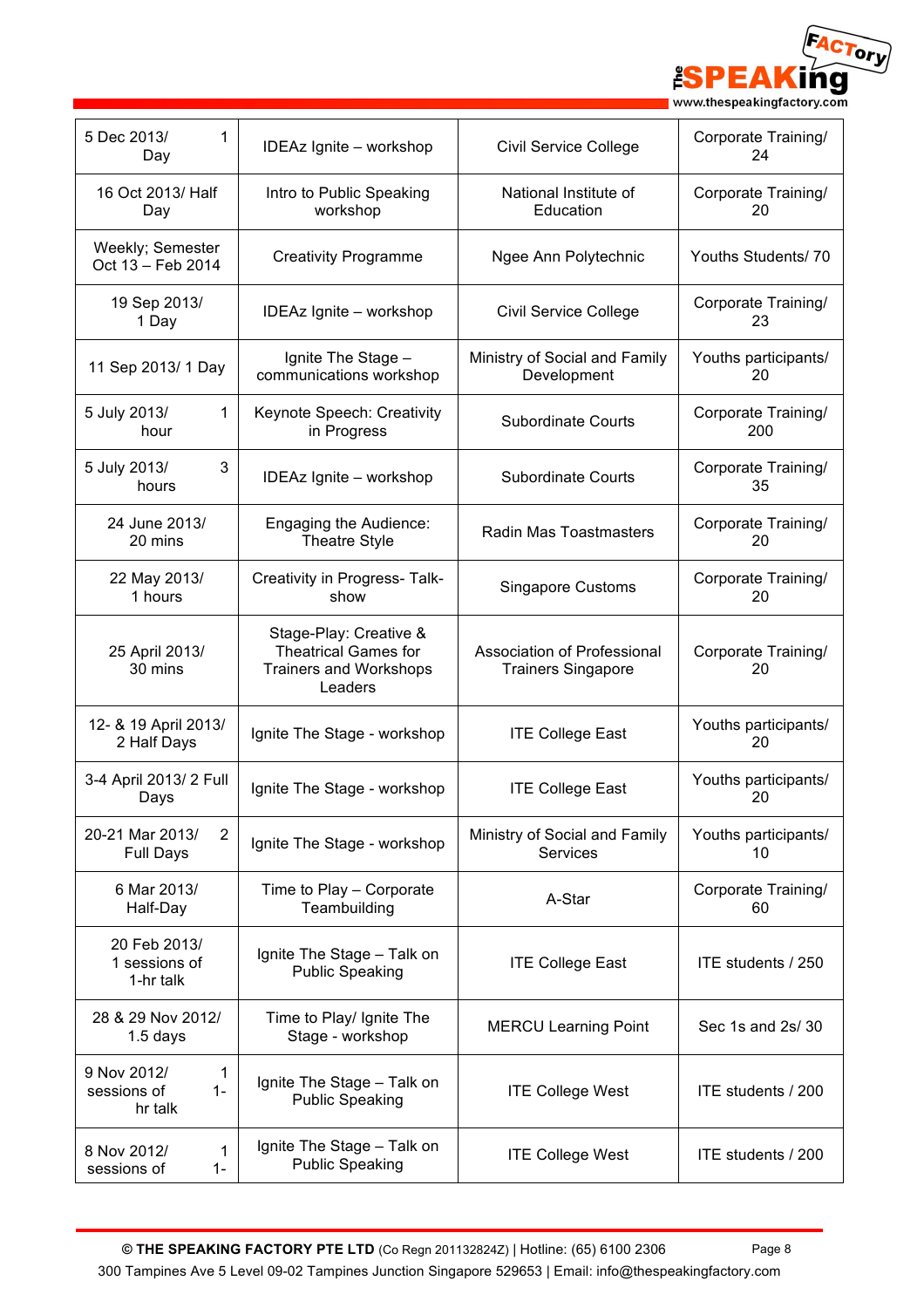

| hr talk                                          |                                                      |                                  |                                  |
|--------------------------------------------------|------------------------------------------------------|----------------------------------|----------------------------------|
| 1 Nov 2012/<br>1 day                             | IDEAz Ignite - workshop                              | Civil Service College            | Corporate Training/<br>30        |
| Weekly; Semester<br>Oct 12 - Mar 2013            | <b>Creativity Programme</b>                          | Ngee Ann Polytechnic             | Students/120                     |
| 8 Oct 2012/<br>1 session of<br>1-hr talk         | Ignite The Stage - Talk on<br><b>Public Speaking</b> | <b>ITE Yishun</b>                | ITE students / 200               |
| 30 Aug 2012/<br>1 day                            | IDEAz Ignite - workshop                              | Civil Service College            | Corporate Training/<br>30        |
| 15 Aug 2012/<br>3<br>hours                       | IDEAz Ignite - workshop                              | Maritime and Port Authority      | Corporate Training/<br>18        |
| 7 July 2012/<br>3 hours                          | Ignite The Stage - workshop                          | <b>SIM Membership Services</b>   | Corporate Training/<br>15        |
| 24 May 2012/<br>1.5 hours                        | <b>Creativity in Progress</b>                        | <b>Civil Service College</b>     | Corporate Training/<br>30        |
| 10 May 2012<br>2 sessions of<br>1-hr talk        | Ignite The Stage - Talk on<br><b>Public Speaking</b> | <b>ITE Balestier</b>             | ITE students / 200               |
| Weekly; Semester<br>Apr -July 2012               | <b>Creativity Programme</b>                          | Ngee Ann Polytechnic             | Students/100                     |
| 10 March 2012/<br>3 hours                        | <b>IDEAS Ignite! Creativity</b><br>Programme         | <b>SIM Membership Services</b>   | Corporate Training/<br>10        |
| 8 March 2012<br>4 sessions of<br>1-hr talk       | Ignite The Stage - Talk on<br><b>Public Speaking</b> | <b>ITE College West</b>          | ITE students / 400               |
| 5 March 2012/<br>1-hour talk                     | IDEAz Ignite! - Talk on<br>Creativity                | Singapore Civil Defence<br>Force | <b>Corporate Training</b><br>/50 |
| 16 Feb 2012/ 1 day                               | IDEAz Ignite! - workshop                             | <b>Civil Service College</b>     | Corporate Training /<br>25       |
| 27 February 2012<br>2 sessions of<br>1-hr talk   | Ignite The Stage - Talk on<br><b>Public Speaking</b> | <b>ITE Central - Bishan</b>      | ITE students / 200               |
| Weekly for 1<br>Semester (Oct 2011-<br>Jan 2012) | <b>Creativity Programme</b>                          | Ngee Ann Polytechnic             | Students/50                      |
| 4-6 Jan 2012/<br>3 Half Days                     | Teambuilding programme                               | Greenridge Secondary             | Sec 3 students/20                |
| 17 November 2011/                                | Drama workshop                                       | Muhammadiyah Welfare             | Youths Training/ 20              |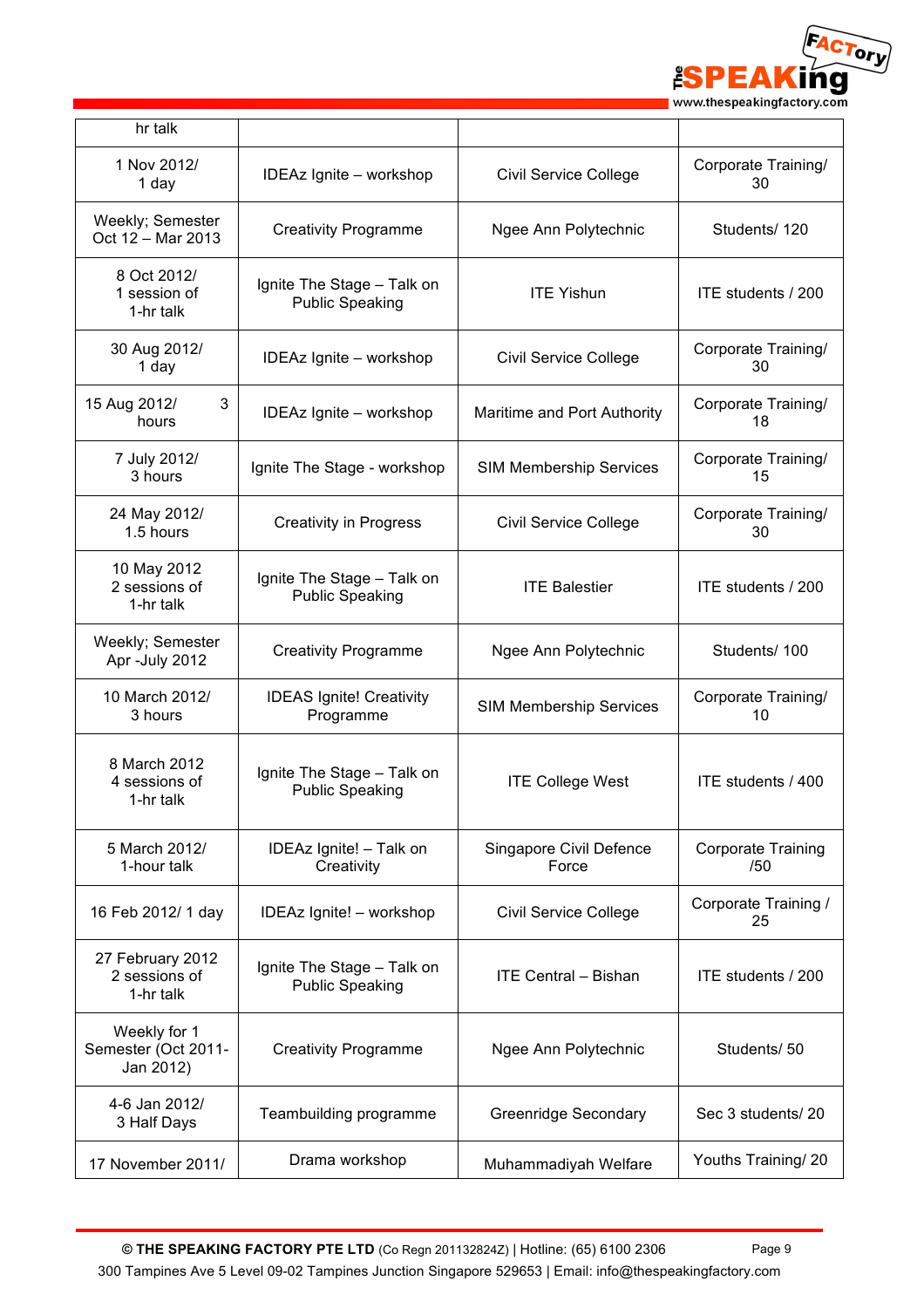

| Half Day                       |                                               | Home                           |                           |
|--------------------------------|-----------------------------------------------|--------------------------------|---------------------------|
| 24 September 2011/<br>Half-Day | Ignite The Stage - workshop                   | <b>SIM Membership Services</b> | Corporate Training/<br>20 |
| 20 August 2011/<br>1 hour      | Ignite The Stage - talk on<br>public speaking | <b>SIM Membership Services</b> | Corporate Training/<br>60 |
| 9 June 2011/<br>Half day       | Public Speaking workshop                      | Muhammadiyah Welfare<br>Home   | Youth Training/ 25        |
| 16 February 2011/<br>1 dav     | <b>Creativity Thinking</b><br>workshops       | <b>Civil Service College</b>   | Corporate Training/<br>50 |

**Other companies & organisations that Hazriq has facilitated between 1997-2010:** Inland Revenue and Authority of Singapore (IRAS), KK Women's and Children Hospital, Dunman Secondary School, Defence Science & Technology Agency, Ministry of Education, Ministry of Defence (Commandos Training Institute), Ascendas Pte Ltd, Malay Youth Literary Association (4PM), Islamic Religious Council (MUIS), Malaysia Special Library Services (training conducted in Kuala Lumpur).